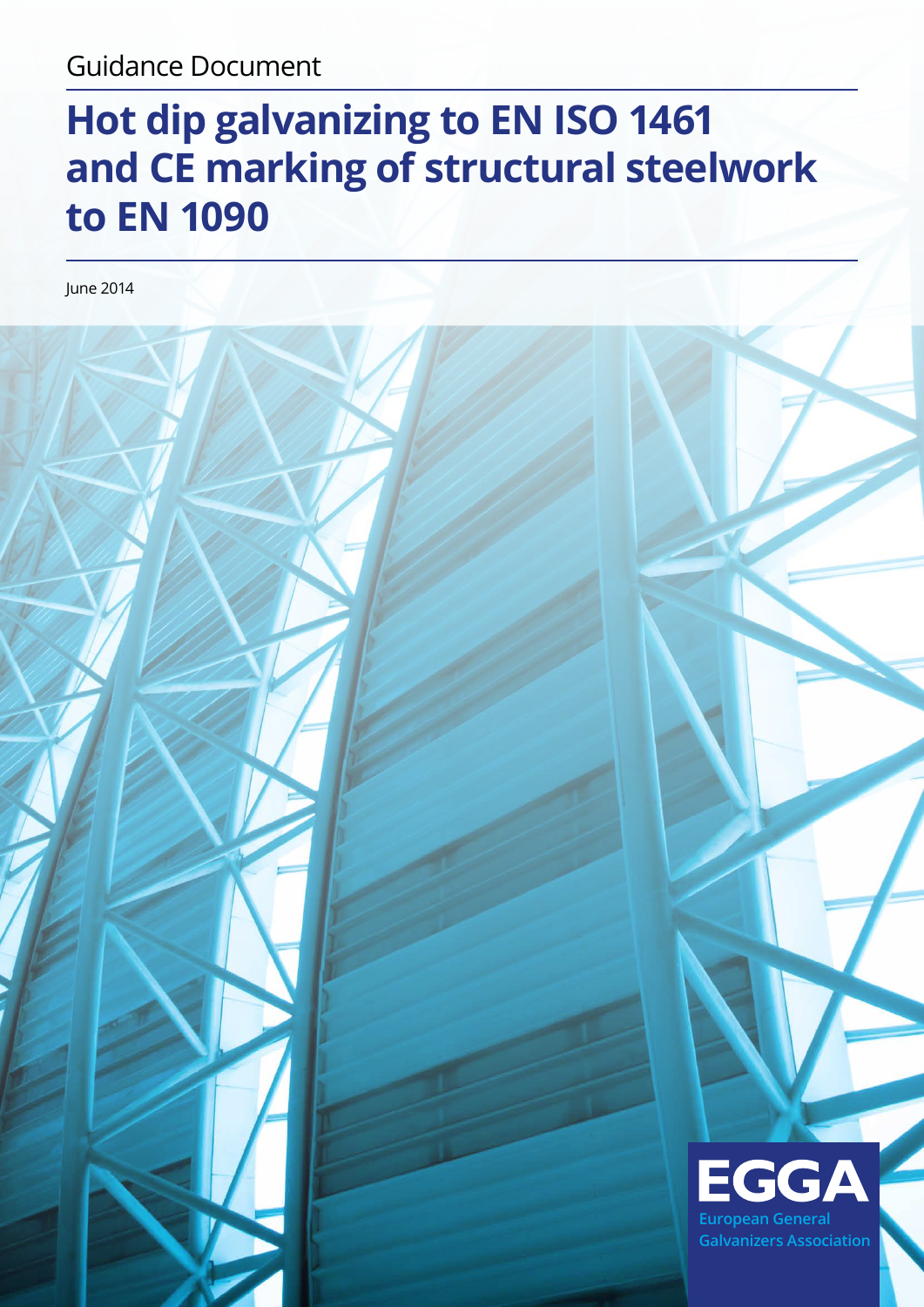# **Contents**

| $\mathbf{1}$   |                                                                                                                  |  |
|----------------|------------------------------------------------------------------------------------------------------------------|--|
| $\overline{2}$ |                                                                                                                  |  |
| 3              |                                                                                                                  |  |
| 4              | Requirements for Galvanizer to Support the Factory Production Control System operated by the                     |  |
|                |                                                                                                                  |  |
| 5              |                                                                                                                  |  |
| 6              |                                                                                                                  |  |
| $\overline{7}$ |                                                                                                                  |  |
|                | Annex I: Factory Production Control Requirements for Steelwork Contractor - Checklist for Initial Inspection and |  |
|                |                                                                                                                  |  |
|                | Annex II: Requirements for Galvanizer to Support the FPC System Operated by the Steelwork Contractor - Checklist |  |
|                |                                                                                                                  |  |
|                |                                                                                                                  |  |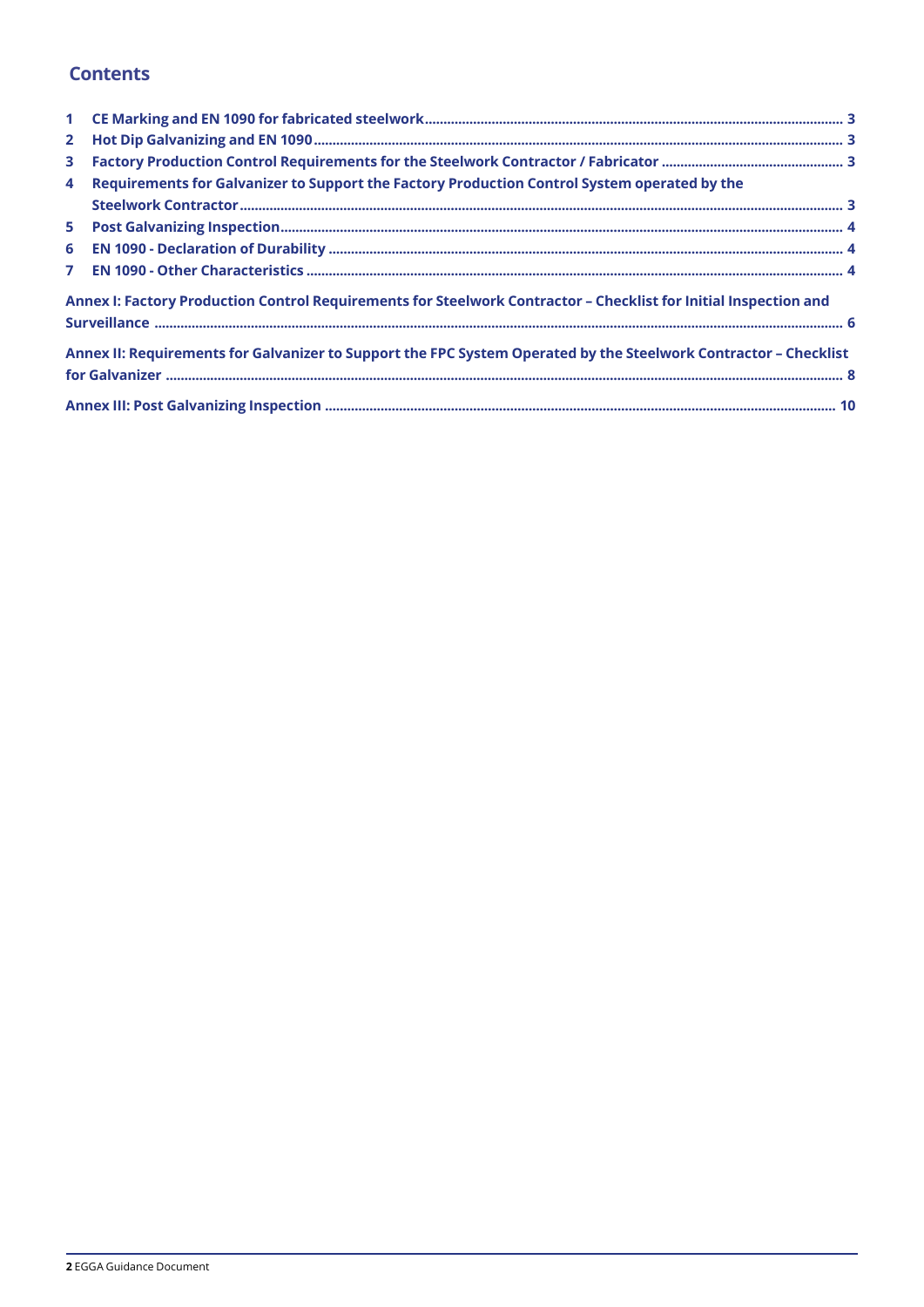### **1 CE Marking and EN 1090 for fabricated steelwork**

CE Marking for all construction products, covered by a harmonised European standard or conforming to a European Technical Assessment became mandatory from 1 July 2013. CE Marking for fabricated structural steelwork will come into force one year later – on 1 July 2014. This is a major development for engineers, contractors and steelwork fabricators and it demands careful attention to these new obligations. Sub-contract operations are also affected by the CE marking obligations of the steel fabricator.

CE marking simply demonstrates compliance with the appropriate manufacturing standard for a product. The harmonised standard covering fabricated structural steelwork in EN 1090-1 'Execution of Steel Structures and Aluminium Structures'. For a steel fabricator to demonstrate compliance, they must provide:

- i. a factory production control (FPC) certificate;
- ii. a welding certificate and
- iii. a declaration of performance (DoP).

Items (i) and (ii) are issued by notified body authorised for such certification. Item (iii) is issued by the steel fabricator.

### **2 Hot Dip Galvanizing and EN 1090**

EN 1090-1 and EN 1090-2 include specific requirements, related to surface treatment and durability that have consequences for the specification and use of hot dip galvanizing as a sub-contract activity.

These requirements are not difficult to implement for hot dip galvanizing. The requirements can be summarised as:

- Requirements on the steelwork contractor to prepare the steelwork and its surface to be suitable for hot dip galvanizing to EN ISO 1461 and to follow guidance set out in EN ISO 14713-2.
- Requirements on the galvanizer to galvanize to EN ISO 1461
- Additional requirements for hot dip galvanizing within EN 1090-2.

As for any sub-contract activity, as part of their own FPC, the steel fabricator must have a system in place to ensure that the sub-contract activity (e.g., galvanizing) does not compromise that FPC system (e.g. for traceability of components). All this can be implemented, simply but effectively, through defined procedures put in place between galvanizer and steel fabricator that are part of a normal quality management system (e.g. ISO 9000). Those procedures can be established as an extension of the steelwork contractor's FPC system.

It must be emphasized that there is no legal requirement for the galvanizing process to be certified by a notified body to EN 1090. However, it may be desirable to have some form of 'certification' of the procedures for galvanizing in order to demonstrate adequate control within the fabricator's FPC system and avoid repeated audit and inspection procedures by different steelwork contractors. This document also provides the basis for such 'certification' or other type of system - if it is deemed appropriate. Implementation may also be done within other national schemes that exist for other purposes.

By following the above approach, galvanizing can be easily integrated into the CE marking obligations of the steel fabricator. It can be done simply and without significant additional administrative burdens.

Galvanizing is a factory-controlled process – unlike most other forms of steel corrosion protection. The standard EN ISO 1461 includes requirements for statistical process control of parameters such as coating thickness and additional certification is unnecessarily burdensome. In addition to the simple controls mentioned above, provision of a certificate of conformity to EN ISO 1461 is an adequate basis for the DoP where galvanizing has been specified.

#### **3 Factory Production Control Requirements for the Steelwork Contractor / Fabricator**

When a steelwork contractor includes hot dip galvanizing in a contract that is carried out in accordance with EN 1090-2, a 'check list' of requirements associated with the sub-contracting of hot dip galvanizing should be integrated within the initial inspection of the factory production control system.

The 'check list' given in Annex I has been established with reference to the associated requirements in EN 1090-2.

#### **4 Requirements for Galvanizer to Support the Factory Production Control System operated by the Steelwork Contractor**

A corresponding 'check list' of requirements to ensure the Galvanizer is competent to support the FPC system operated by the Steelwork Contractor is given in Annex II. The Galvanizer should demonstrate compliance with these requirements through reference to this check list within contract documentation and/or through separate certification of that system.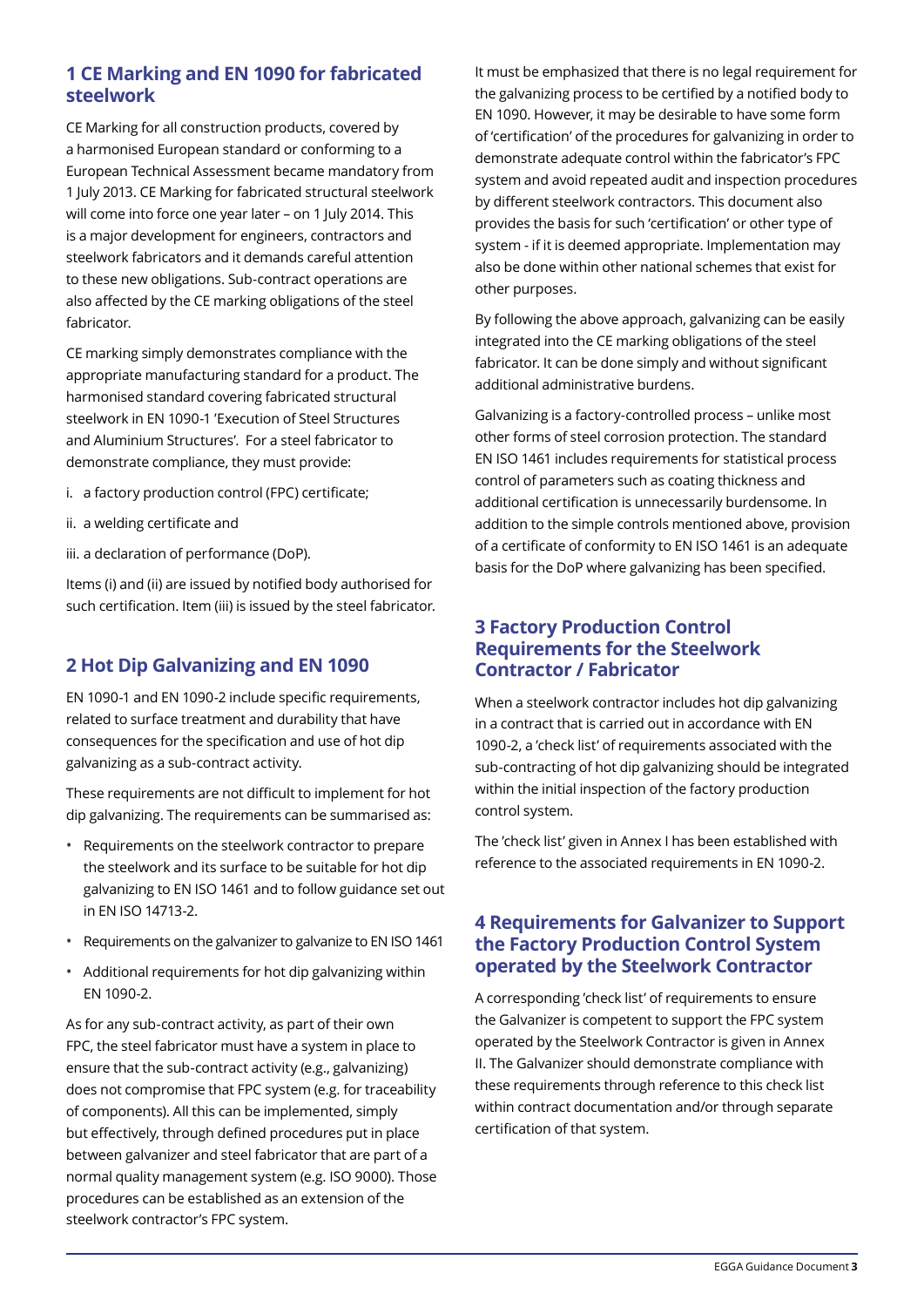# **5 Post Galvanizing Inspection**

The majority of the technical guidance required to implement the systems required for CE marking of fabricated steelwork that has been hot dip galvanized exists within EN ISO 14713-2 and in readily-available industry guidance.

EN 1090-2 requires that visual post galvanizing inspection is carried out unless it is otherwise specified. The requirements for assessment of the need for specification of post galvanizing inspection, additional NDT requirements and the procedure for that inspection is not given in EN ISO 14713-2. To support implementation of EN 1090-2 and CE Marking, the scheme and guidance given in Annex III has been established. Other approaches may be agreed between Steelwork Contractor and Galvanizer.

### **6 EN 1090 - Declaration of Durability**

There is potential for confusion with regard to declarations of durability within the 'Declaration of Performance' (DoP).

The requirement for durability in EN 1090-1 refers to the need to establish the durability of the other essential characteristics identified in the DoP. One method to establish that durability is through reference to the application of protective coatings. Importantly, EN 1090-1 clearly states that the DoP does not include any direct method to test or declare durability itself. Instead, the conformity criteria are mainly that (a) the correct corrosion protection specification has been made and (b) the preparation of the steel surface for that protective treatment has been carried out in accordance with Clause 10 of EN 1090-2 (for galvanizing this includes, for example, requirements on the steel fabricator to provide adequate venting and draining of the component).

The associated declaration in the DoP for steelwork that has been hot dip galvanized would be:

Galvanized to EN ISO 1461:2009 (or otherwise agreed specification) + mean coating thickness of 't' microns.

t = the mean coating thickness for the most representative steel thickness as required by Table 3 of EN ISO 1461.

#### **7 EN 1090 - Other Characteristics**

Other declarations would normally be made as follows for galvanized steelwork:

- Radioactivity No Performance Declared (NPD)
- Release of Dangerous Substances No Performance Declared (NPD)
- Reaction to Fire 'Material classified A1'

#### **Further Information**

Further information on CE Marking of Fabricated Structural Steelwork, including the status of certified steelwork contractors and notified bodies for EN 1090-1 can be found at:

http://www.steelconstruct.com/site/index. php?o=committees&id=75&ct=2

ECCS Publication 128/2012 'Guide to the CE Marking of Structural Steelwork' can be obtained from ECCS (www.steelconstruct.com).

The check lists in Annex I and II and are available in Microsoft Word format, on request, from EGGA.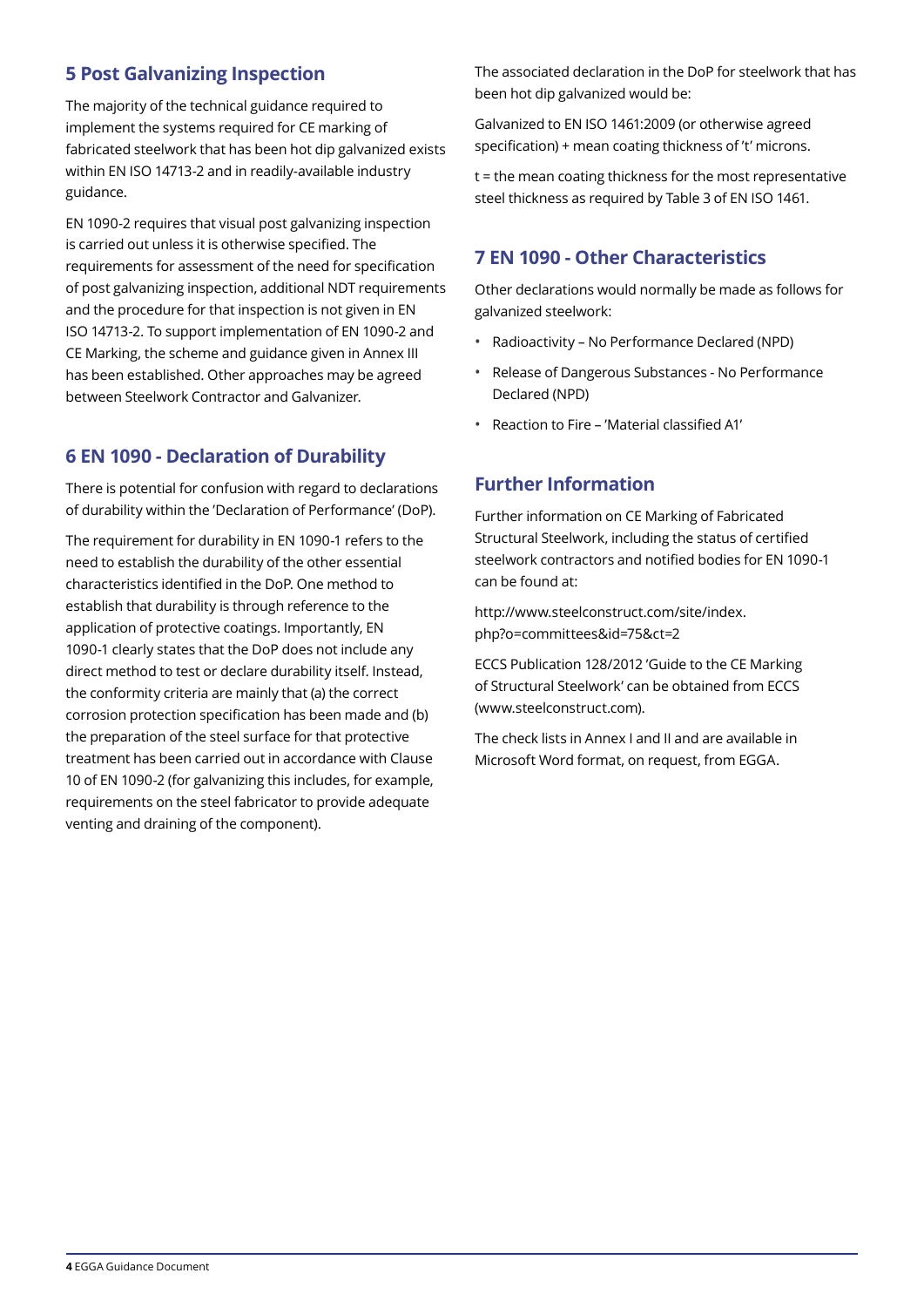#### **Annexes**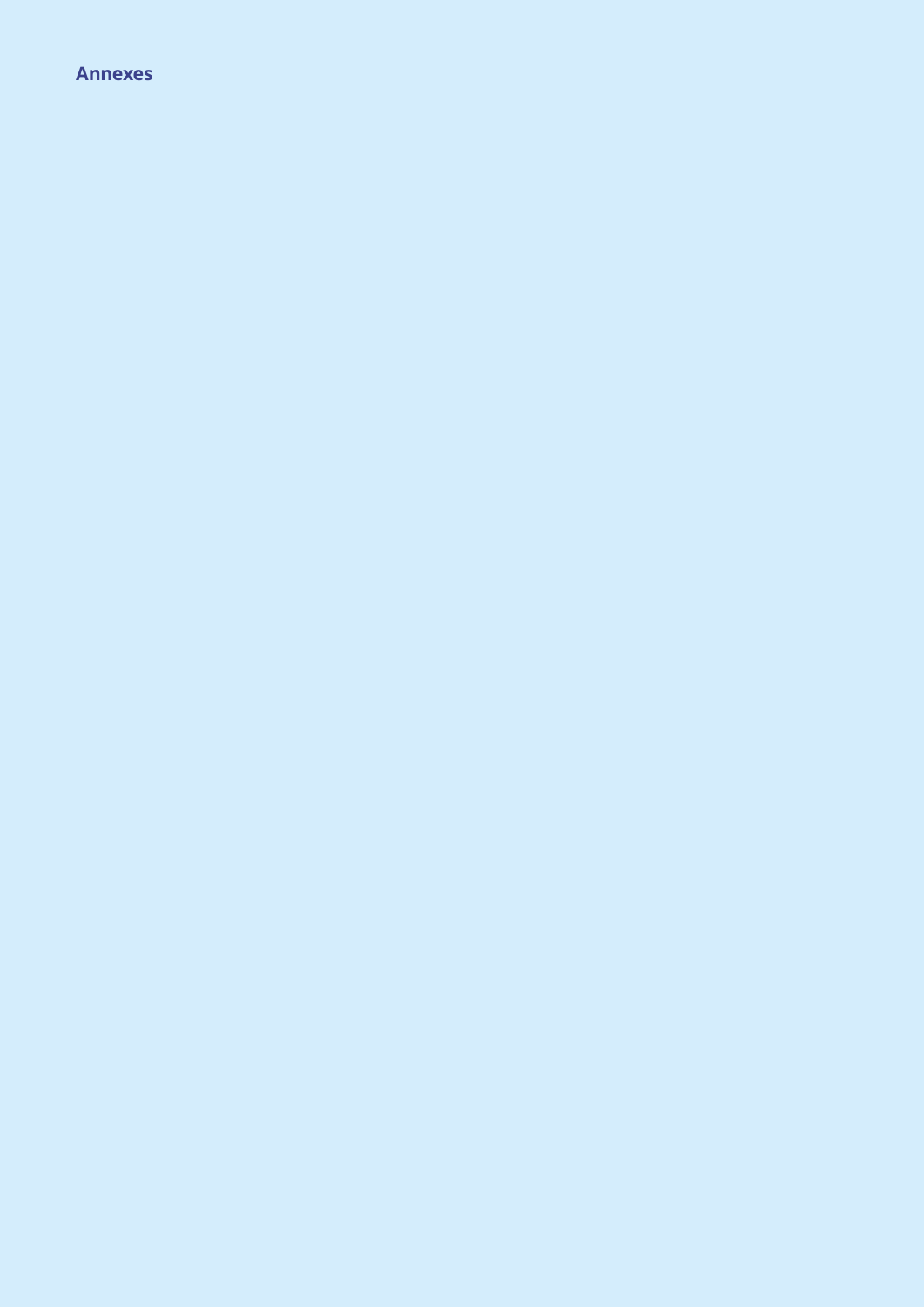#### **Annex I**

#### **Factory Production Control Requirements for Steelwork Contractor – Checklist for Initial Inspection and Surveillance**

Note – this check list is intended for guidance to Notified Bodies when assessing the Factory Production Control system of a steelwork contractor. It has been developed to augment the 'Check list for FPC Inspection' given in Appendix F to ECCS 'Guide to the CE Marking of Structural Steelwork, 1st Edition, ECCS Technical Report 128,2012'.

| Requirement                                                                     | EN 1090-2<br><b>Reference</b> | <b>Comments/References</b><br>To be completed by Steelwork<br>Contractor | <b>Audit Results</b><br>To be completed by Notified Body |
|---------------------------------------------------------------------------------|-------------------------------|--------------------------------------------------------------------------|----------------------------------------------------------|
| <b>Specification, Documentation and Training</b>                                |                               |                                                                          |                                                          |
| 1. Relevant standards - EN ISO 1461<br>/ EN ISO 14713-2 are available?          | 10.1(c)                       |                                                                          | □ EN ISO 1461                                            |
|                                                                                 |                               |                                                                          | □ EN ISO 14713-2                                         |
| 2. Employees are familiar with                                                  | 10.1(c)                       |                                                                          | $\Box$ Yes                                               |
| the requirements for design for<br>suitability for hot dip galvanizing          |                               |                                                                          | $\Box$ No                                                |
| according to EN ISO 14713-2                                                     |                               |                                                                          | Remarks:                                                 |
|                                                                                 |                               |                                                                          |                                                          |
| <b>Preparation of Steel Components for Galvanizing</b>                          |                               |                                                                          |                                                          |
| 3. A procedure exists to identify<br>surface preparation requirements           | F.2.2                         |                                                                          | $\Box$ Yes                                               |
| for the components to be                                                        |                               |                                                                          | $\Box$ No                                                |
| galvanized?                                                                     |                               |                                                                          | Remarks:                                                 |
| 4. A procedure and suitable                                                     | 10.5                          |                                                                          | $\Box$ Yes                                               |
| equipment exists for assessment<br>and introduction of vent and drain           |                               |                                                                          | $\Box$ No                                                |
| holes, including provisions for                                                 |                               |                                                                          | Remarks:                                                 |
| consultations with galvanizer?                                                  |                               |                                                                          |                                                          |
| 5. A procedure exists to identify                                               | 10.5                          |                                                                          | $\Box$ Yes                                               |
| the need for sealing of weld<br>gaps with attention to the safety               | 10.6                          |                                                                          | $\Box$ No                                                |
| considerations associated                                                       |                               |                                                                          | Remarks:                                                 |
| with sealing such gaps prior to<br>galvanizing?                                 |                               |                                                                          |                                                          |
| 6. A procedure exists to identify                                               | F.6.3                         |                                                                          | $\Box$ Yes                                               |
| cold formed components to be<br>galvanized and agree any additional             |                               |                                                                          | $\Box$ No                                                |
| requirements for procedure                                                      |                               |                                                                          | Remarks:                                                 |
| qualification                                                                   |                               |                                                                          |                                                          |
| <b>Inspection and Testing</b>                                                   |                               |                                                                          |                                                          |
| 7. A procedure exists for the repair                                            | 10.9                          |                                                                          | $\Box$ Yes                                               |
| of galvanized surfaces that have<br>been removed prior to welding or            |                               |                                                                          | $\Box$ No                                                |
| damaged by the welding process.                                                 |                               |                                                                          | Remarks:                                                 |
|                                                                                 |                               |                                                                          |                                                          |
| 8. Training and equipment, including                                            | F. 7.2 (b) (3)                |                                                                          | $\Box$ Yes                                               |
| suitable calibration procedures, for<br>coating thickness testing. [Note - this |                               |                                                                          | $\Box$ No                                                |
| is not normally required when coating                                           |                               |                                                                          | Remarks:                                                 |
| thickness measurement is carried                                                |                               |                                                                          |                                                          |
| out by galvanizer and a certificate of<br>conformity is supplied]               |                               |                                                                          |                                                          |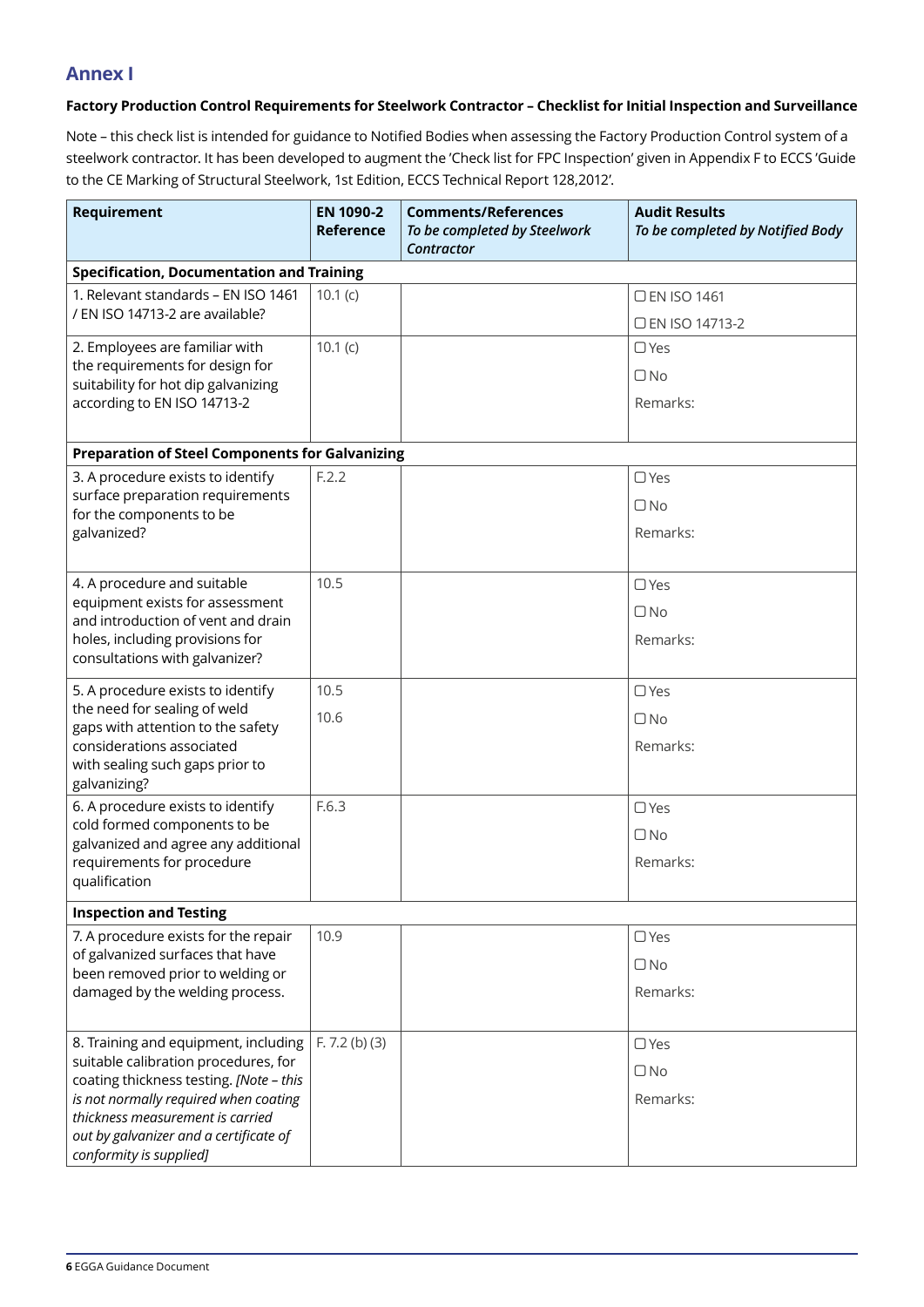| <b>Requirement</b>                                                           | EN 1090-2<br>Reference | <b>Comments/References</b><br>To be completed by Steelwork<br>Contractor | <b>Audit Results</b><br>To be completed by Notified Body |
|------------------------------------------------------------------------------|------------------------|--------------------------------------------------------------------------|----------------------------------------------------------|
| 9. A procedure exists for checking<br>surface preparation of the             | F.7.2(a)               |                                                                          | $\Box Yes$                                               |
| components to be galvanized                                                  |                        |                                                                          | $\Box$ No                                                |
| meets EN ISO 1461? [Note - EN ISO                                            |                        |                                                                          | Remarks:                                                 |
| 8501 is not relevant for surfaces to be<br>galvanized. Refer to EN ISO 1461] |                        |                                                                          |                                                          |
| 10. A procedure exists to determine                                          | F.7.4                  |                                                                          | $\Box$ Yes                                               |
| the need for post galvanizing<br>inspection and, if appropriate,             |                        |                                                                          | $\Box$ No                                                |
| define the procedures and                                                    |                        |                                                                          | Remarks:                                                 |
| responsibility for such inspection?                                          |                        |                                                                          |                                                          |
| <b>Traceability</b>                                                          |                        |                                                                          |                                                          |
| 11. A procedure exists to establish a                                        | 5.2                    |                                                                          | $\Box$ Yes                                               |
| system of traceability of batches of<br>components to be galvanized?         |                        |                                                                          | $\Box$ No                                                |
| [Note - for EXC3 and EXC 4 only]                                             |                        |                                                                          | Remarks:                                                 |
|                                                                              |                        |                                                                          |                                                          |
| <b>Tolerances</b>                                                            |                        |                                                                          |                                                          |
| 12. A procedure exists to take                                               | 4.1.4                  |                                                                          | $\Box$ Yes                                               |
| account of the thickness of the zinc<br>coating on mating surfaces and to    |                        |                                                                          | $\Box$ No                                                |
| agree any additional requirements<br>on tolerances with galvanizer?          |                        |                                                                          | Remarks:                                                 |
|                                                                              |                        |                                                                          |                                                          |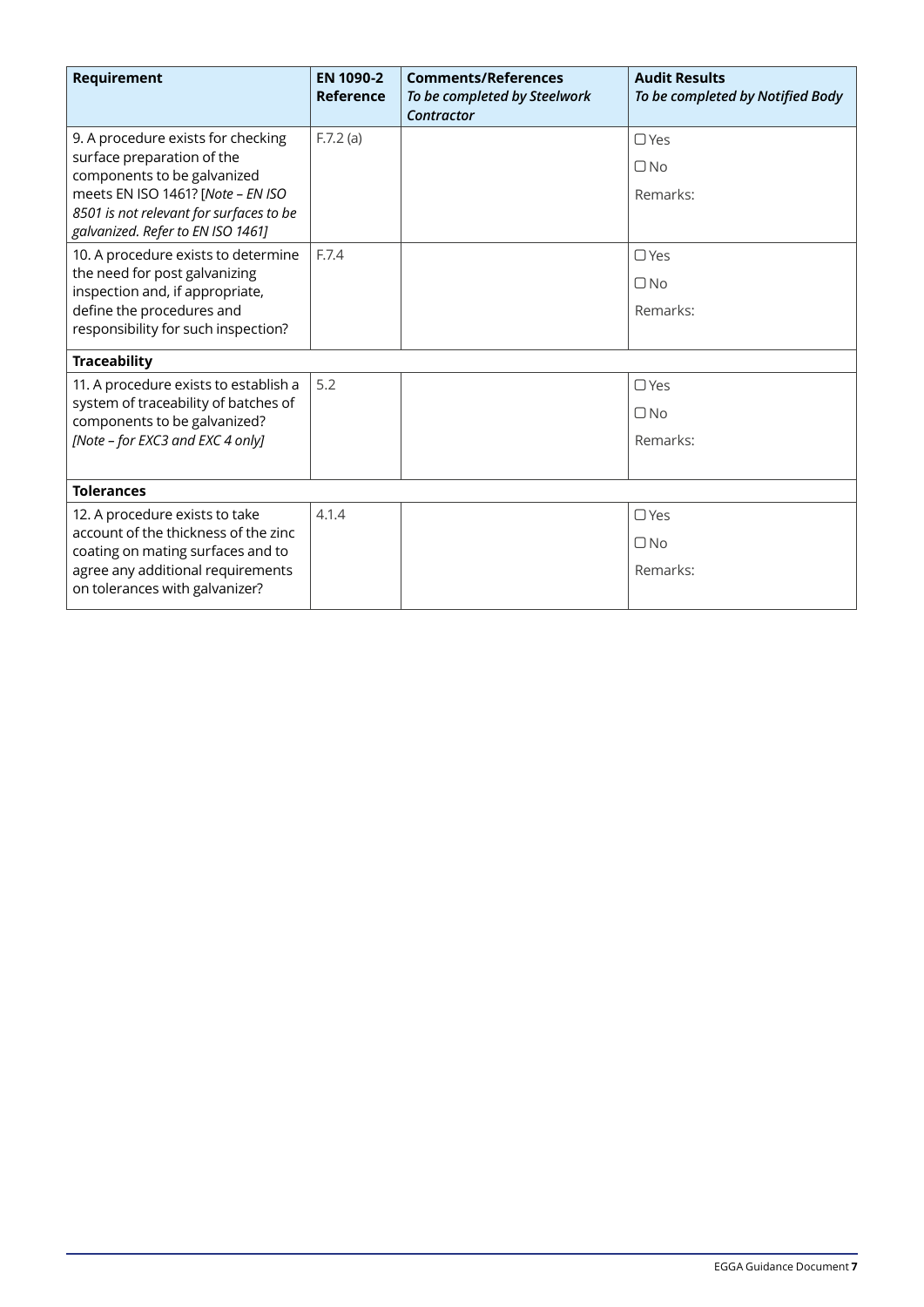### **Annex II**

#### **Requirements for Galvanizer to Support the FPC System Operated by the Steelwork Contractor – Checklist for Galvanizer**

Note – this check list is intended for galvanizers wishing to support the FPC system of the steelwork contractor. It can also be suitable as a checklist for certification of that activity.

| Requirement                                                              | EN 1090-2<br>Reference | To be completed by Galvanizer |
|--------------------------------------------------------------------------|------------------------|-------------------------------|
| <b>Quality and Standards</b>                                             |                        |                               |
| 1. A quality management system<br>is in place to:                        |                        |                               |
| ISO 9001:2008                                                            |                        | $\Box$ Yes                    |
|                                                                          |                        | $\Box$ No                     |
| or                                                                       |                        | Remarks:                      |
| Equivalent management system                                             |                        | $\Box$ Yes                    |
|                                                                          |                        | $\Box$ No                     |
|                                                                          |                        | Remarks:                      |
| 2. Galvanizing is carried out to                                         | F.6.3                  | $\Box$ Yes                    |
| EN ISO 1461 and a Certificate of                                         |                        | $\Box$ No                     |
| Conformity is available on request                                       |                        | Remarks:                      |
|                                                                          |                        |                               |
| <b>Traceability</b>                                                      |                        |                               |
| 3. A suitable marking, identification                                    | 5.2                    | $\Box$ Yes                    |
| and tracking system is in place to<br>meet the traceability requirements |                        | $\Box$ No                     |
| defined by Execution Class (EXC)                                         |                        | Remarks:                      |
| within EN 1090-2                                                         |                        |                               |
| <b>Tolerances</b>                                                        |                        |                               |
| 4. A system to visually assess                                           |                        | $\Box$ Yes                    |
| signs of distortion, beyond agreed<br>tolerances, and communicate any    |                        | $\Box$ No                     |
| variations to Steelwork Contractor                                       |                        | Remarks:                      |
| is in place                                                              |                        |                               |
| <b>Cold formed components</b>                                            |                        |                               |
| 5. A procedure qualification                                             | F.6.3                  | $\Box$ Yes                    |
| for galvanizing of cold-formed<br>components is in place, where          |                        | $\Box$ No                     |
| specified                                                                |                        | Remarks:                      |
|                                                                          |                        |                               |
| <b>Inspection and testing</b>                                            |                        |                               |
| 6. Records of processing of the                                          |                        | $\Box$ Yes                    |
| components (date, batch, main<br>process parameters) are kept for a      |                        | $\Box$ No                     |
| minimum of 5 years, with additional                                      |                        | Remarks:                      |
| reference to the requirements for<br>traceability defined by Execution   |                        |                               |
| Class of EN 1090.                                                        |                        |                               |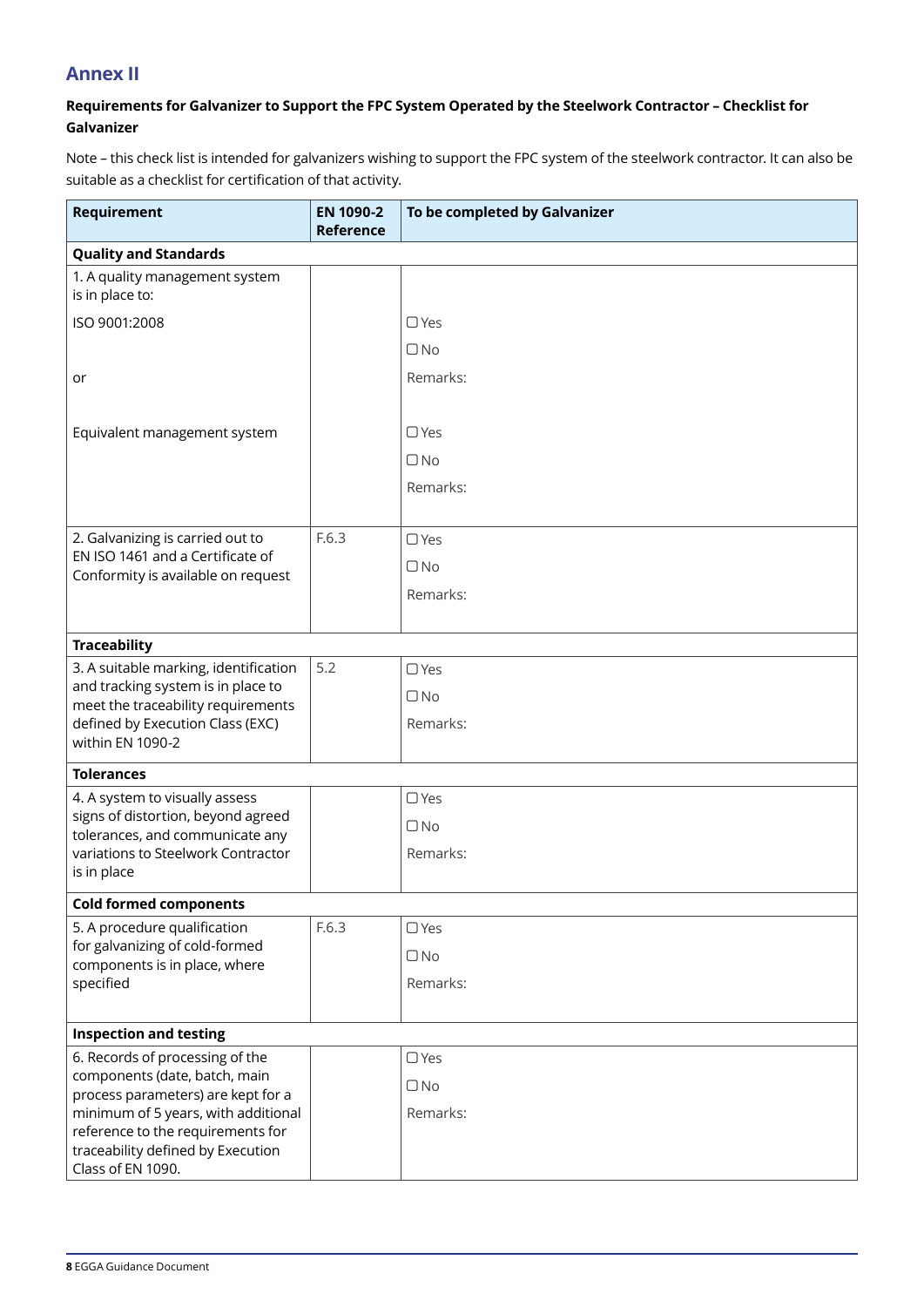| Requirement                                                                                                                                                                                             | EN 1090-2<br>Reference | To be completed by Galvanizer             |
|---------------------------------------------------------------------------------------------------------------------------------------------------------------------------------------------------------|------------------------|-------------------------------------------|
| 7. Personnel are suitably trained<br>to carry out post-galvanizing<br>inspection at the level as agreed<br>with Steelwork Contractor - only<br>required when inspection is carried<br>out by galvanizer | F7.4                   | $\Box$ Yes<br>$\Box$ No<br>Remarks/Level: |
| 8. Equipment is available to carry<br>out post-galvanizing inspection at<br>the level as agreed with Steelwork<br>Contractor - only required when<br>inspection is carried out by galvanizer            | F7.4                   | $\Box$ Yes<br>$\Box$ No<br>Remarks/Level: |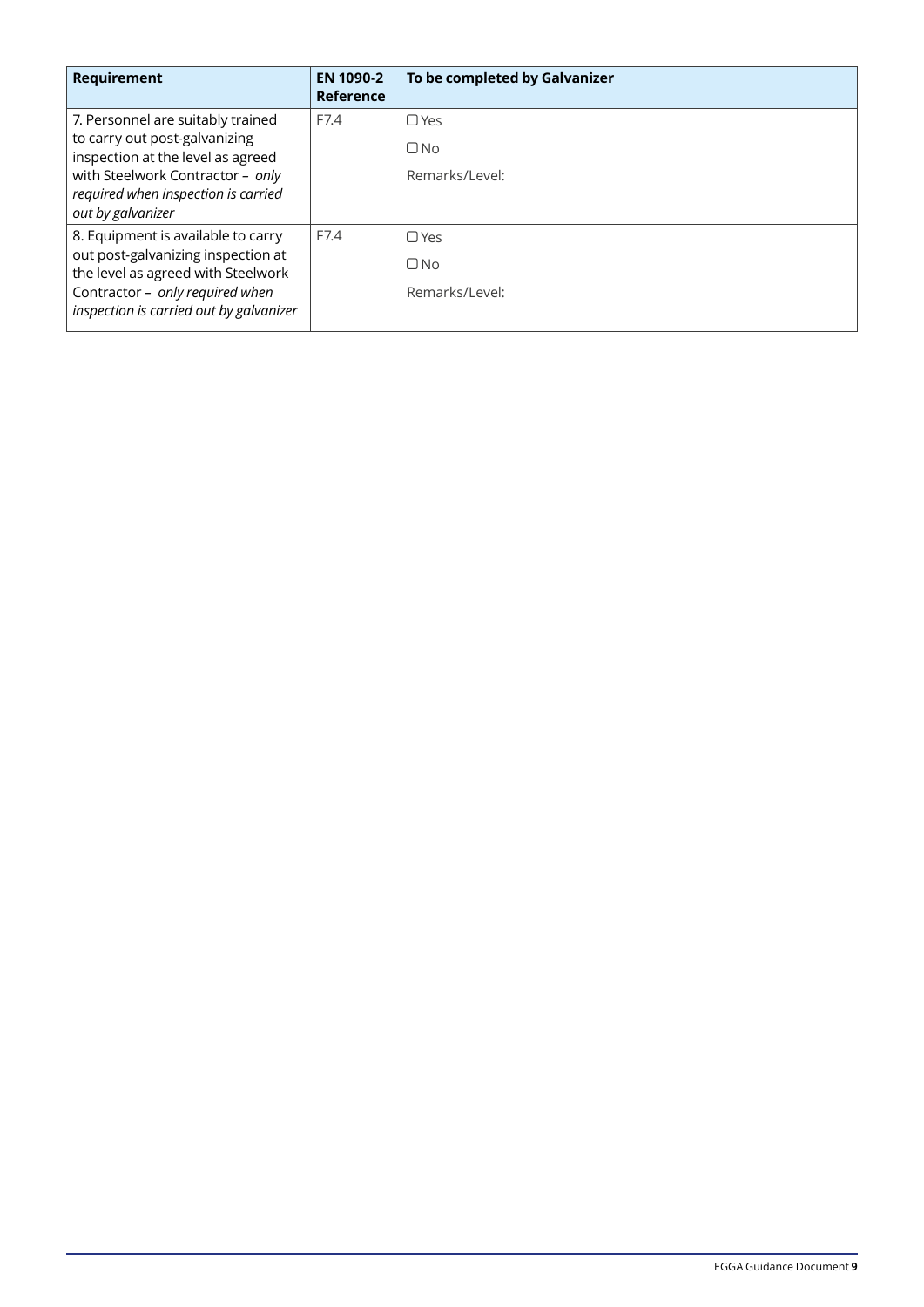### **Annex III**

#### **Post Galvanizing Inspection**

Any requirement for post galvanizing inspection and/or certificate of compliance with EN ISO 1461 should be agreed at the time of order (as set out in EN 1090-2: 2011, F7.4). EN 1090-2 requires that post galvanizing inspection is carried out unless it is otherwise agreed.

Visual inspection should be applied unless otherwise agreed between steelwork contractor and galvanizer. Inspections should be carried out by suitably qualified personnel.

Where there is a particularly critical or susceptible detail or when the consequences of structural failure of a single member is sufficiently high, the Engineer should consider whether the risk of LMAC is such as to warrant any postgalvanizing inspection in addition to the visual inspection. Any additional inspection required by the Engineer should form part of the Project Specification.

The Steelwork Contractor must ensure that any agreed post galvanizing inspection is completed, although it may be delegated to a subcontractor, the galvanizer or some other competent agency. The detailed inspection regime on the post-galvanized structure should be as detailed in the Project Specification.

The recommended inspection regime, which should take place as soon as possible after galvanizing, is shown in table 1. As a minimum, visual inspection of all accessible surfaces is recommended. This may be followed by a more detailed inspection using non-destructive testing if cracks are identified during the visual inspection.

The choice of inspection regime should be made with reference to Figure 1.

The areas to be visually inspected should be defined by the Engineer taking into account the type of structure and the

criticality of the members. Particular attention should be paid to inspecting likely crack initiation sites such as welds, corners, gas-cut edges, holes etc.

Consideration should be given in the quality plan, to critical or sensitive areas of the fabrication that might be subject to higher levels of post-galvanizing inspection in the event that defects are found. This should be specified by the Engineer in the Project Specification.

Visual inspection is very effective for identification of significant cracking but for smaller cracks that cannot be detected by visual inspection, NDT systems are required. The use of additional NDT would not normally be considered unless there is evidence of a susceptibility to cracking and then it should be targeted at the areas where cracks have been identified.

The most suitable NDT techniques are magnetic flux tests (MT) according to EN ISO 9934-1 to 3 that take account of:

- The reduced sensitivity from coat thicknesses tzn  $\geq$  50  $\mu$ m (Section 7, EN ISO 9934-1)
- Limited accessibility in the area of spandrels from web, flange and endplates.

Satisfactory MT-Testing, for typical hot dip galvanized coating thicknesses as normally observed on structural steelwork, can be achieved by magnetization with electric flux, magnetic yoke or by hand-magnets. A sufficient magnetization time of 6 s and a subsequent post magnetization time of 6 s would provide sufficient time for the formation of indications. The magnetization should be checked by measuring the tangential magnetic field strength as closely as possible at the surface on the basis of the Hall-effect, which should attain a value of 4 kA/m (40 A/cm). The documentation of the tests should comply with the requirements in EN ISO 9934-1.

| <b>Post Galvanizing</b>     | <b>Level of Inspection</b>                                                                                                                                                                                                                                                                                                                                                                             |
|-----------------------------|--------------------------------------------------------------------------------------------------------------------------------------------------------------------------------------------------------------------------------------------------------------------------------------------------------------------------------------------------------------------------------------------------------|
| <b>Inspection Reference</b> |                                                                                                                                                                                                                                                                                                                                                                                                        |
| Level 1                     | Visual inspection of all accessible surfaces of components and joints. The inspector should be<br>suitably qualified and should be familiar with the fabrication details and possible crack initiation<br>sites. Inspection records should be produced and made available to the Engineer when request-<br>ed. Any further defects or indications shall be reported immediately and further inspection |
|                             | (NDT) used to verify the report. If cracking is confirmed then an inspection schedule shall be<br>developed for all steelwork to ensure that other members are free of cracks.                                                                                                                                                                                                                         |
| Level 2                     | Non-destructive testing (NDT) generally on areas where defects have been found through<br>visual inspection or other areas identified by the Engineer either in the Project Specification or<br>noted on drawings.                                                                                                                                                                                     |
| Level 3                     | Systematic non-destructive testing (NDT) for areas identified by the Engineer either in the Pro-<br>ject Specification or noted on drawings.                                                                                                                                                                                                                                                           |

#### *Table 1. Post-Galvanizing Inspection*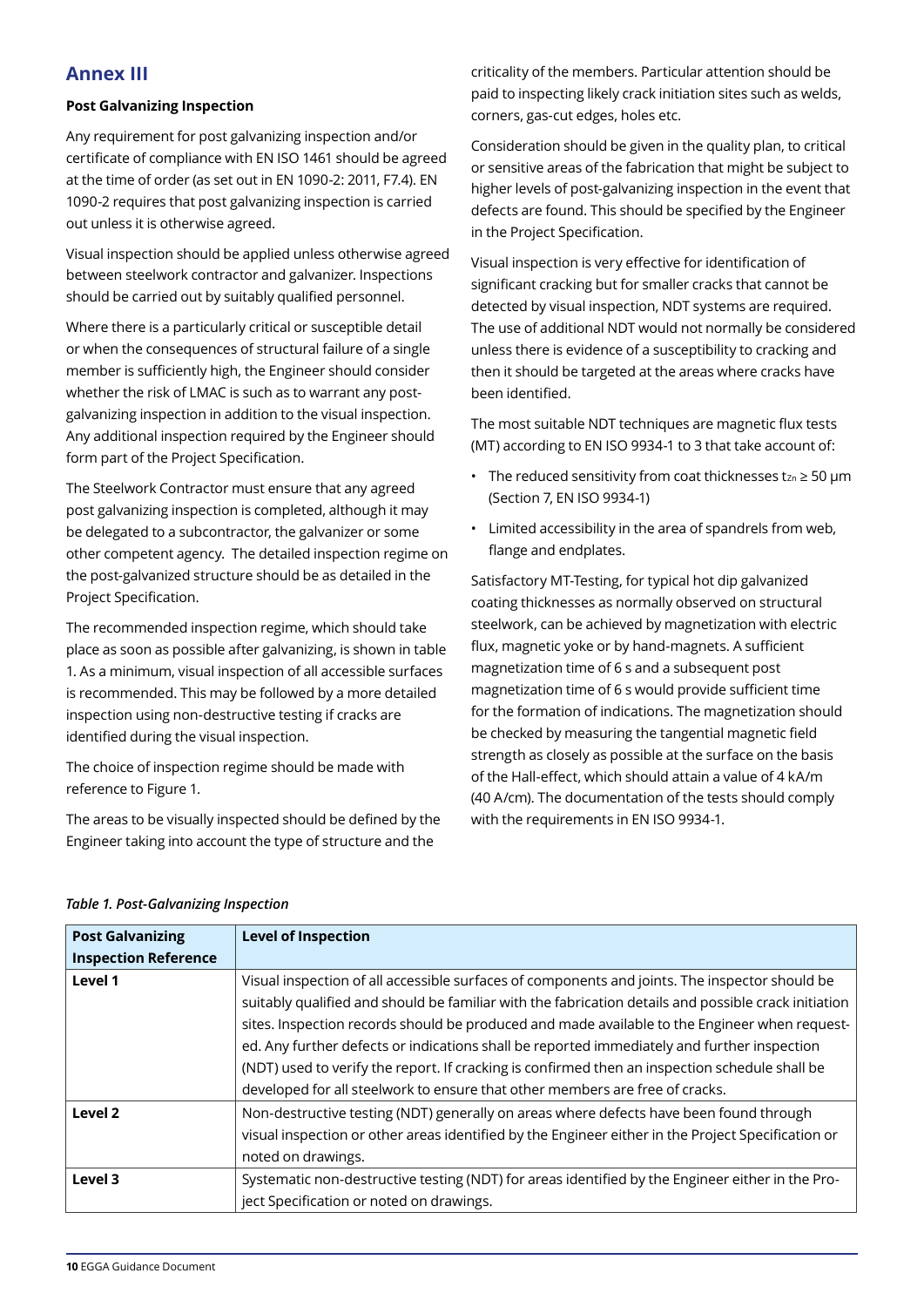

\$460

S355 S275 S235

• Detail Class A, B or C (related to peak values of local strain requirements)

For complex prefabricated structural components, the 'Detail Classification' may be performed considering all details of connection by using the class for the most onerous detail as representative for the whole steel component.

S275 S235

S355

 $\equiv$ 

S460

**steel grade steel grade steel grade**

S275

S235

 $=$ 

S460 S355